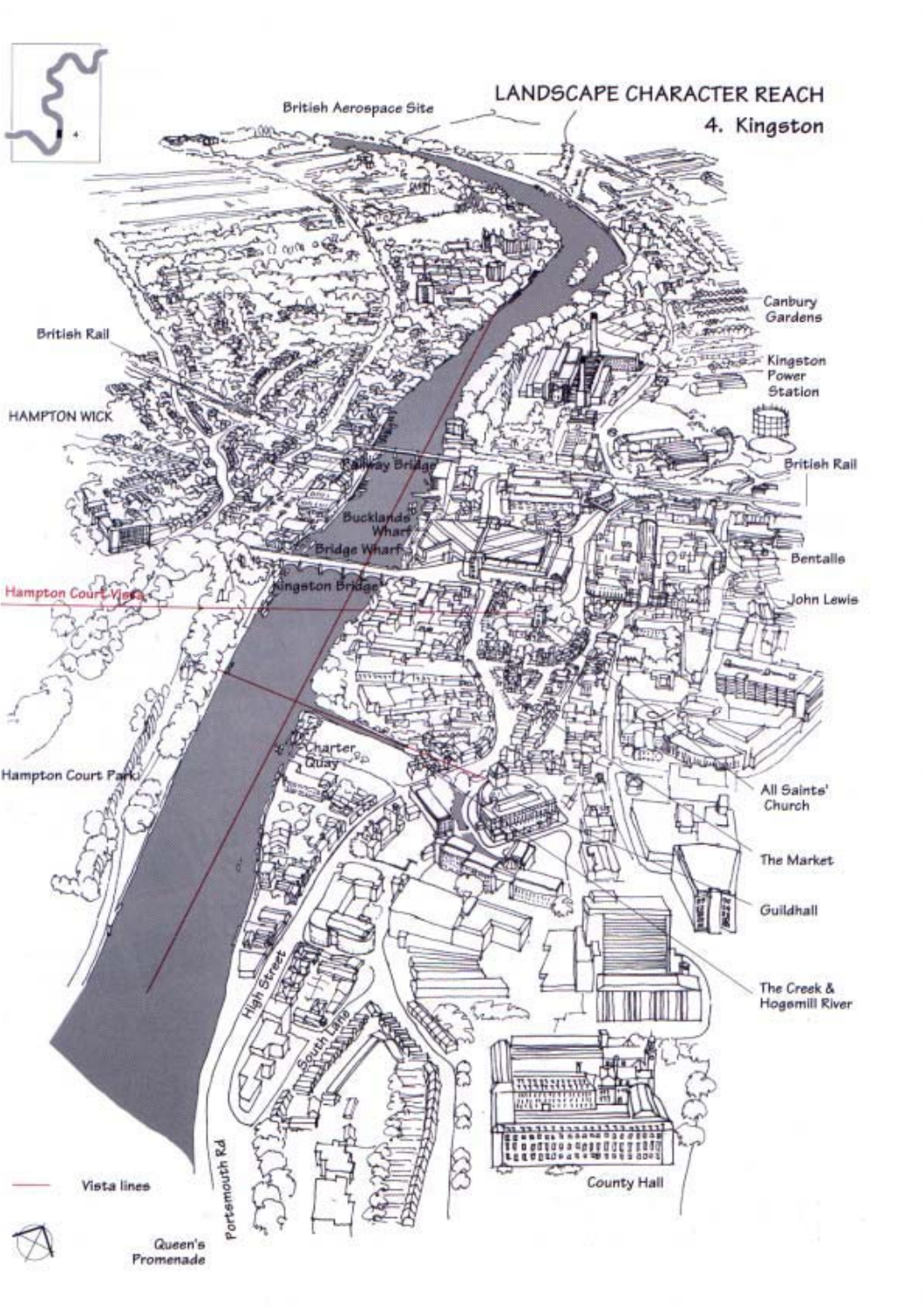## **LANDSCAPE CHARACTER**

The Kingston Reach covers the historic waterfront of the town, running along the Surrey bank from the end of the Queen's Promenade to the Kingston Railway Bridge. On the Middlesex bank, there are two distinct landscapes. South of Kingston Bridge, mature trees and parkland stretch right to the edge of the Barge Walk. Beyond Kingston Bridge, wharves, timber yards, offices and apartment blocks show a complete change of use and character.

At the southern **entrance to Kingston**, the Portsmouth Road swings right down to the river's edge, terminates the Queen's Promenade and becomes the High Street. 4-storey office buildings and a lone young ash tree mark the entrance to the town, contrasting with the row of two-storey houses along South Lane. The vacant garage site and the mature street plane trees mark the end of the sequence of large Portsmouth Road houses and apartments.

Beyond the Queen's Promenade, the **river path** narrows down to a paved strip along the water's edge. In some places the path is only 2 metres wide, while in others, it expands to small raised terraces. Offices, restaurants and boatclubs front directly onto the path, creating a lively, urban edge to the river. The buildings are 3-storeys or less, leaving the view of All Saints' Church unobstructed, and creating a comfortable relationship between building height and path width. There are still a number of vacant or derelict sites and temporary car parks along the water at Charter Quay which interrupt access along the river edge. Occasional trees and remnants of old railings help to provide character and coherence, but there is scope for making much more of the waterfront. The scattered conifers, shrub beds and coloured concrete paving do little to complement the historic character of the waterfront. A number of alleys connect back to the bustling market centre of Kingston. Mostly the alleys are dingy and forbidding, but The Griffin shows how the connections can be made more welcoming, opening off the attractive Creek and Hogsmill River.

The stone arches of **Kingston Bridge** provide the entrance to the town from the west and the focal centre of the waterfront from the river. The railway bridge beyond is less distinguished and could be improved by a fresh coat of paint and a more imaginative colour scheme.

North of Kingston Bridge, the **John Lewis development** changes the whole scale of the town and river frontage. The quality of the design and the use of materials is exemplary, but the size of the building, in combination with the Bentalls multi-storey car park and the Power Station beyond, has a major impact on the area. Bridge and Bucklands Wharves have become narrow, though well-used, strips and the scale and detail of the remaining boat sheds and the pub along Thames-side have become even more important to the character of the remaining waterfront of landing stages and slipways. The areas of temporary car parking on the water's edge detract from the scene.

Across the river in **Hampton Wick**, the old timber yards and wharves still determine the character of the bank. A Victorian warehouse has been imaginatively converted into offices and two apartment complexes have been built by the railway bridge, but the semi-circular, corrugated roofs of the sheds and the stacked timber and activity on the wharves continue to provide the main focus for the area. The boats are now largely pleasure cruisers and tourist launches rather than working barges, but the water is still full of activity.

There is a great contrast between the industrial waterfront on the north of Kingston Bridge and the tree'd parkland to the south. The **Barge Walk** is lined by a row of mature and rounded horse chestnuts and backed by a rank of columnar poplars. The trees and open parkland beyond create a rare London view from the built-up town waterfront on the opposite bank.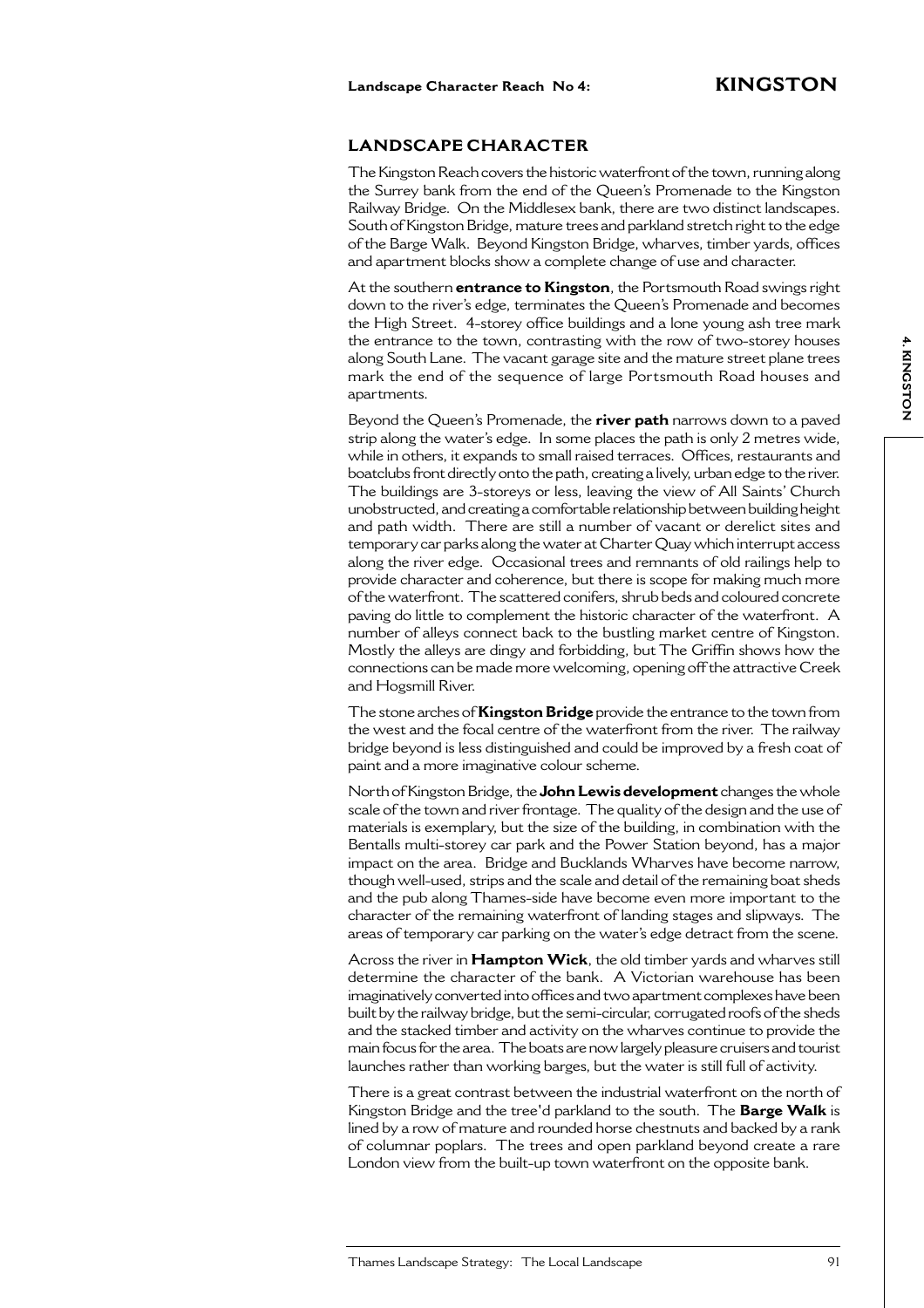# **HISTORICAL BACKGROUND**

Kingston, set on rising gravelly ground, defended by the river and surrounding marshes, appears to have been settled along the Hogsmill river as early as the Neolithic era. Kingston is first recorded in an Anglo Saxon charter in 838 and then in 946, when it had become the venue for a number of **councils and coronations**, cited by King Edred as '*the royal town where kings were hallowed'*. The Coronation Stone still stands on display outside the present Guildhall.

A bridge has existed at Kingston since at least the 12th century, and until Putney Bridge opened in 1729 only London Bridge crossed the Thames below Kingston. The town's strategic importance as a key river crossing has meant that it has featured prominently in military campaigns until after the Civil War.

Although Kingston was never a great ceremonial centre after the Saxon period, it retained considerable status. The bishops of Winchester built a hall here in the early 13th century and King John, who granted the town its earliest charter, is also believed to have built a residence at Kingston (the 13th century column outside the library is reputed to come from the building). Merton Priory also had a substantial estate in Kingston including, by 1450, tofts and a large dovecote.

Despite the John Lewis block which has covered Old Bridge Street, Kingston still retains much of the street pattern of a **mediaeval riverside town**, with Church Street, the church, the market place, High Street and Thames Street comprising the best preserved such pattern in Greater London. The Clattern Bridge over the Hogsmill River is one of oldest in Britain. The 12th-century structure is still intact despite various widenings.

Henry VIII's arrival at Hampton Court meant that Kingston became a favoured residence for many of his courtiers and the connections continued under Elizabeth. Wolsey had already linked Kingston to Hampton Court by virtue of his elaborate conduit system bringing spring water from Combe Hill to the palace. In 1989 English Heritage restored one of the three surviving conduit houses which are now all in private grounds.

It was only after the Civil War in which the town suffered for its support for the Royalist cause, that Kingston's royal importance declined. But Kingston had always had a prominent function in the local economy quite apart from its ceremonial and social functions. As well as its **market** and horse fair serving the surrounding countryside - Celia Fiennes noted in the 1690s that Kingston was a '*great Market for Corne ...great quantety's of Corn and Malt sold*' - the town had a thriving industrial base. As early as 1264-68 Kingston bailiffs supplied 3,800 pitchers to royal residences from the pottery works here. After the bishops had removed to Esher in the 14th century, their residence became Kingston's tannery. It was destroyed by fire in 1963. Bark for tanning was in ready supply given the timber traffic from the wharves; the river made transport of hides a simple matter and by the 19th century, a third of the country's leather was processed in Kingston and other Surrey centres.

High Street formerly known as West-by-Thames was the **industrial heart** of the town. Behind the crowded street on the river there were malt, corn and coal wharves until the mid-19th century, and other industries included distilling, brewing, boat building and iron smelting. Turk's, the most famous of Kingston's boatyards, remains on the site where Richard Turk opened his business in 1740. *Three Men in a Boat* set out from Turk's. The iron posts on the Middlesex approach to the bridge came from Harris's iron foundry, which operated at 66 High Street and Harris' crest can still be discerned on each post. Building materials for the suburban expansion around Kingston continued to come in via these wharves until well into this century.

At the turn of the century, Kingston was a great centre for **pleasure boating**. The 'Amateur' Regatta, which began in 1829, is one of the oldest in the country. There were fashionable riverside gardens at Nuthall's Restaurant and the Sun Hotel - the former is now occupied by the Gazebo pub, although the two Victorian gazebos still survive. The grandiose facade of Nuthalls can still be seen above the Millets shopfront.

'I wonder why one instinctively feels that one is complimenting Kingston absurdly in saying that it is like a foreign town.' Virginia Woolf





Turk's boatyard still survives, though it has seen better days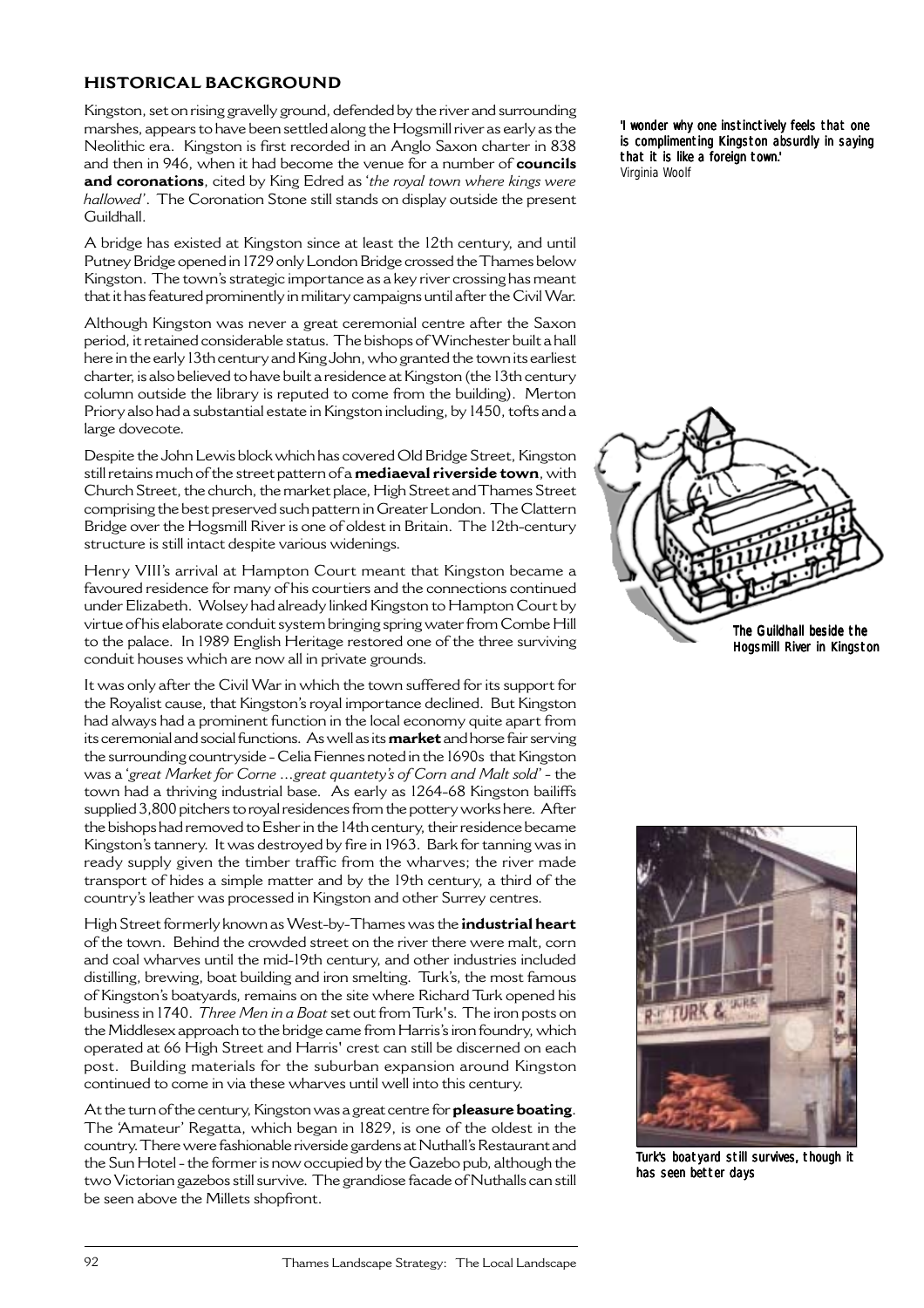

The Clattern Bridge over the Hogsmill River

Given the industry and commerce in the town, it is not surprising that the grander 18th-and 19th-century houses were located outside the town, particularly on the **Coombe and Kingston Hills**. A number survive, such as Combe Hurst built in 1835 and now part of Kingston University. The mature planting in the grounds of these houses still provides the town with a fine backdrop.

# **NATURE CONSERVATION**

Hampton Court Park provides a good natural green edge to the river bank, contrasting with the urban waterfront on the Kingston side there the solid edge has virtually no vegetation<sup>34</sup>. The Hogsmill River flows in to the Thames here, creating opportunities for greening the Thames' edge and the Hogsmill's banks. The National Rivers Authority is undertaking a corridor study of the Hogsmill River.

# **PUBLIC ACCESS AND RECREATION**

Public access links through the Charter Quay area are part of the planning conditions for redevelopment. Once these links are completed, where will be continuous river edge access along the Kingston waterfront and up the Hogsmill River, combined with a series of pubs, cafes and restaurants. On the Middlesex bank, the towpath and Barge Walk start to the south of Kingston Bridge. North of the Bridge the waterfront is occupied by wharves. There are pedestrian links under the Bridge on both banks.

The Kingston waterfront is well-served by landing stages, slipways and steps. In addition to the Turk's Boats landing stages, the Royal Borough of Kingston is promoting the use of the landing stage at the John Lewis development for the tourist launches from Westminster Pier.

There are railway stations on both sides of the river at Kingston and Hampton Wick.

Sailing clubs are based on both banks of the river and Kingston wharves and landing stages are popular with fishermen.

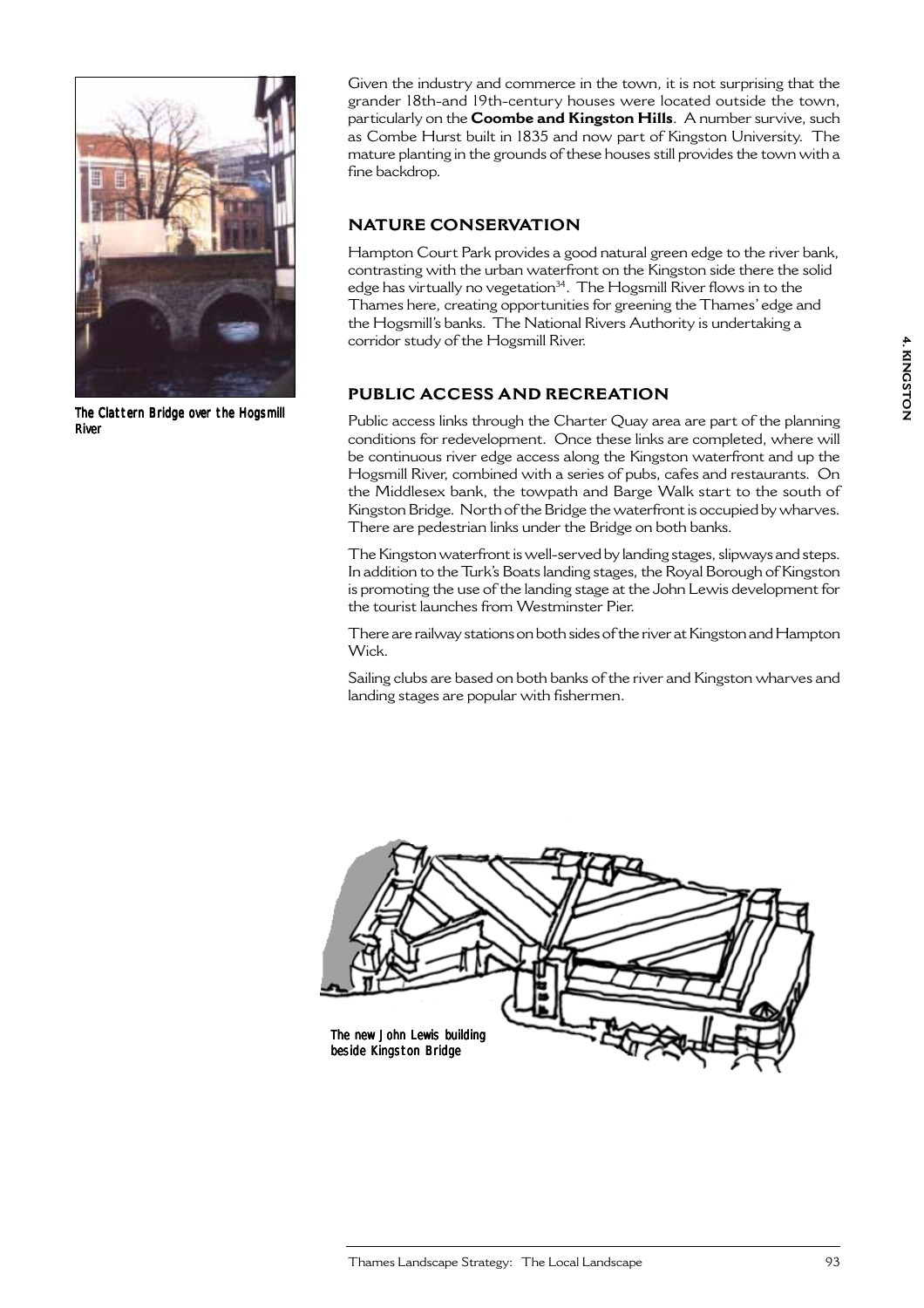| Boatyards:               | RJ Turk & Son                                                                                                                                                                                                                                                                     |                                                                                      |                                                                                                       |
|--------------------------|-----------------------------------------------------------------------------------------------------------------------------------------------------------------------------------------------------------------------------------------------------------------------------------|--------------------------------------------------------------------------------------|-------------------------------------------------------------------------------------------------------|
| <b>Water recreation:</b> | Hampton Court Sailing Club<br>Minima Yacht Club<br>Steadfast Sea Cadets<br>Turk's Boat Hire                                                                                                                                                                                       |                                                                                      |                                                                                                       |
| Land recreation:         | Barge Walk<br>Kingston Museum<br>Kingston Waterfront Fishing<br>Thames Path<br>The Oueen's Promenade<br>Hampton Court Park                                                                                                                                                        | Grade I                                                                              | Royal Parks<br>RBKuT<br>RBKuT<br>RBKuT<br>Historic Royal Palaces                                      |
| Refreshment:             | Calendars<br>Chez Lalee<br>El Canal<br>Farmhouse<br>John Lewis restauant<br>Pizza Express<br>Riverside Vegetaria<br>The Bishop out of Residence<br>The Dining Hall<br>The Gazebo<br>The Outrigger<br>The Ram<br>The Kingston Mill<br>The Royal Barge<br>The Water's Edge Wine Bar |                                                                                      |                                                                                                       |
| Landmarks:               | All Saints' Church, Kingston<br>Clattern Bridge, Kingston<br>Coronation Stone<br>County Hall, Kingston<br>Guildhall, Kingston<br>Kingston Bridge<br>Kingston Railway Bridge<br>The Market House, Kingston                                                                         | Grade I<br>Grade I<br>Grade I<br>Grade II<br>Grade II<br>Grade II*<br>$Grade$ $II^*$ | Church Comm.<br>RBKuT<br>RBKuT<br><b>SCC</b><br>RBKuT<br><b>RBKuT</b><br><b>British Rail</b><br>RBKuT |

# **LOCAL INTEREST GROUPS:**

*Amenity and Local History:* Friends of Kingston Museum Hampton Wick Association Kingston Society River Thames Society (Teddington-Windsor) Kingston upon Thames Archaeological Society

*Nature Conservation:* London Wildlife Trust Richmond & Twickenham Friends of the Earth



Timber yards still survive on the Hampton Wick waterfront opposite Kingston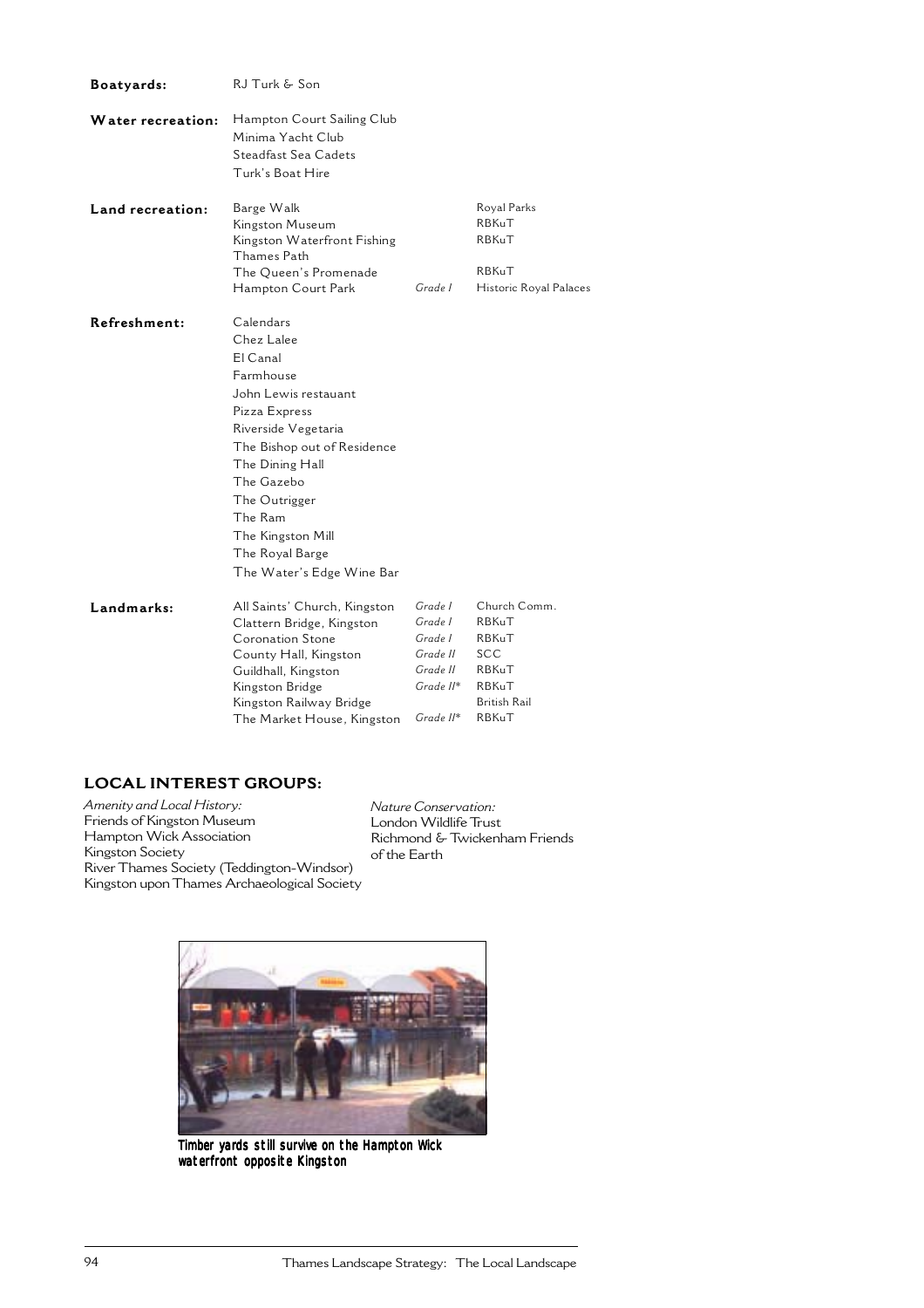## **PRINCIPAL LAND USES**

The Kingston Waterfront is mainly devoted to retail and commercial uses, with some areas of dereliction used for car parking or awaiting re-development. The waterfront is well-served by pubs and restaurants, as well as wharves and landing stages for public use.

The Middlesex bank is divided; south of the Bridge is Hampton Court Park while to the north offices, apartments and the timber yards and warehouses line the wharf frontage.

#### **SIGNIFICANT SITES UNDER PRESSURE FOR RE-DEVELOPMENT:**

| Sites               | Main landscape factors for consideration                                        |
|---------------------|---------------------------------------------------------------------------------|
| Kingston Waterfront | - views into site from Hampton Court Park and Palace                            |
|                     | - need to link public access along the river front from Kingston                |
|                     | Bridge to the Queen's Promenade                                                 |
|                     | - the scale, set backs and materials of the historic town waterfront            |
|                     | المحاجمة والماجا والمسام وجامعه المتاركا ومعنا والمناشر وطيعا والمحاجم والماريس |

- public access to the river itself via steps and landing stages
- pedestrian connection across the mouth of the Creek leading to the Hogsmill River

Portsmouth Road Garage site

- importance of mature plane trees need to keep any development low to retain the contrast between the South Lane row of 2-storey houses and the 4 storey office buildings which mark the entrance to Kingston



Kingston in 1745 by John Rocque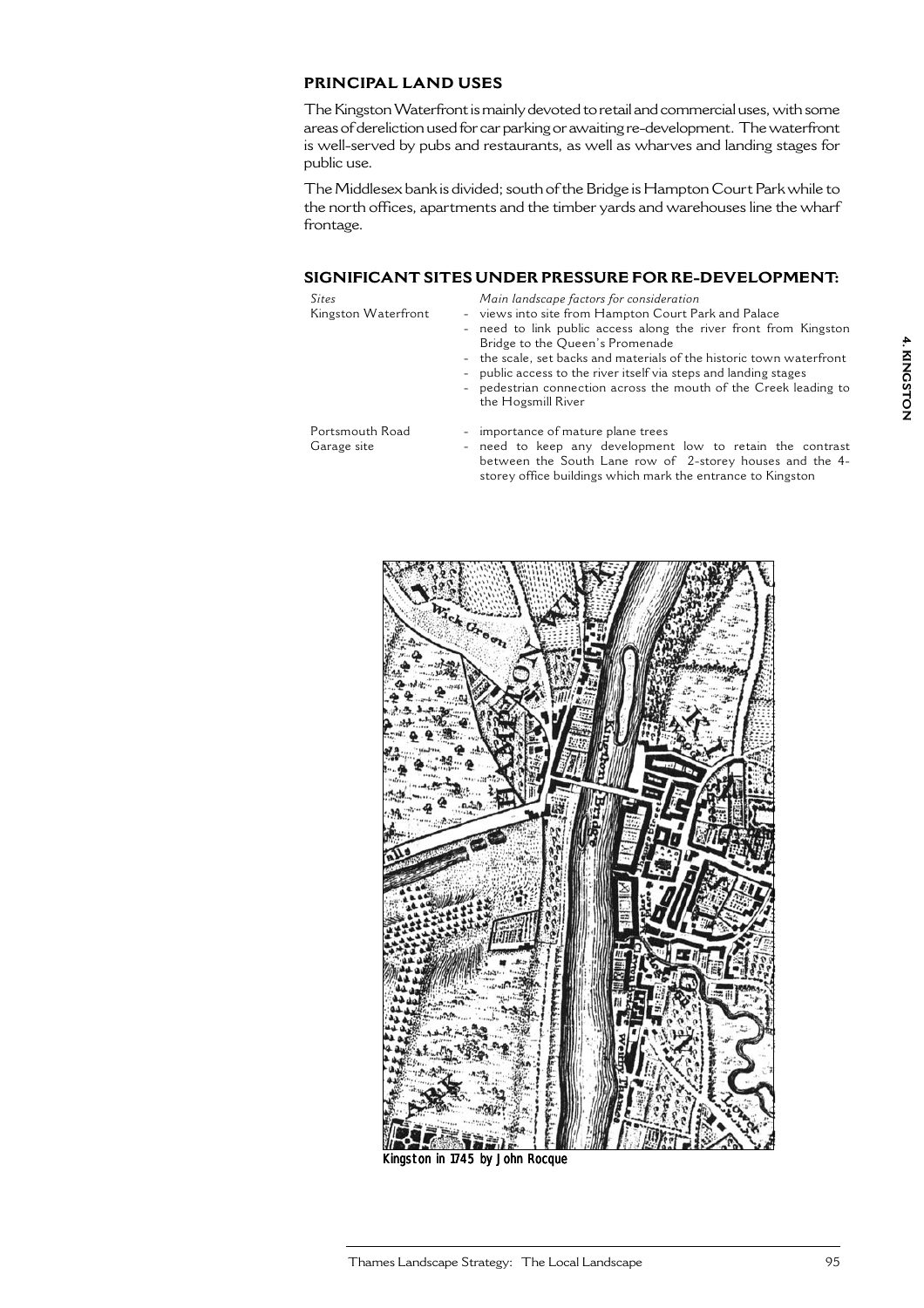The following proposals have been identified as part of the survey and analysis of the Thames Landscape Strategy. The policy proposals amplify the issues raised in Chapter 2 to be included in Supplementary Planning Guidance. The project and management proposals are recommended for incorporation into national agency and local government work programmes, co-ordinated by a Project Officer and Officers' Steering Committee (see Chapter 5). All proposals would require full consultation before implementation:

#### **Policy Proposals**

|          | Policy                                                                                                                                                         | Reference                                        |
|----------|----------------------------------------------------------------------------------------------------------------------------------------------------------------|--------------------------------------------------|
| Pol 4.1  | Conserve the character of the Kingston waterfront either side of the bridge, with<br>the parkland, timber yards and wharves opposite.                          | RBKuT:STR 15, UD 1<br>LBRuT                      |
| Pol 4.2  | Protect the visual links between:<br>Hampton Court Palace and All Saints' Church tower, Kingston<br>The Thames and the Guildhall tower up the Hogsmill River   | LBRuT: RIV I, ENV 2<br>RBKuT: STR 12.15.<br>UD 1 |
| Pol 4.3  | Prevent any further high buildings which would encroach into the view from<br>Hampton Court Park.                                                              | LBRuT: 13.53 (5)<br>RBKuT: STR 12,15,<br>UD1     |
| Pol 4.4  | Conserve the building height and use contrast between the Portsmouth Road and<br>the entrance to Kingston at South Lane.                                       | RBKuT: UD 1,19                                   |
| Pol 4.5  | Conserve and enhance the nature conservation interest of the river and its<br>corridor, with particular attention to the outflow of the Hogsmill river.        | RBKuT:STR15                                      |
| Pol 4.6  | Conserve and increase the number of landing stages and steps providing access to<br>the river.                                                                 | RBKuT:OL 17,18                                   |
| Pol 4.7  | Eliminate visible car parking from the Kingston Waterfront.                                                                                                    | RBKuT: UD 1                                      |
| Pol 4.8  | Keep the river edge buildings to the south of Kingston Bridge under 4 storeys.                                                                                 | RBKuT: UD19                                      |
| Pol 4.9  | Encourage the retention of the remaining river-related industry in Hampton Wick<br>and resist their replacement by uses not functionally related to the river. | LBRuT: RIV 8                                     |
| Pol 4.10 | Ensure that the eventual redevelopment of Kingston Bridge House is of a height                                                                                 | LBRuT: ENV 10, 21                                |

and design which complements the rest of Hampton Wick and no longer intrudes into Hampton Court Park or the river landscape. LBRuT: 13.53 (5/9)

### **Project Proposals**

|            | Project                                                                                                                                   | Initiative                              |
|------------|-------------------------------------------------------------------------------------------------------------------------------------------|-----------------------------------------|
| Proj 4.1   | Plant more street trees at southern end of High Street to frame the entrance to                                                           | RBKuT: UD 11                            |
|            | Kingston.                                                                                                                                 |                                         |
| Proj $4.2$ | Bridge The Creek leading to the Hogsmill River for pedestrians walking along the<br>Kingston riverfront.                                  | RBKuT: UD 32.OL15                       |
| Proj $4.3$ | Make the final links through Kingston to the Hogsmill Path.                                                                               | RBKuT: UD 32, OL15                      |
| Proj $4.4$ | Design the Kingston waterfront path as a continuous public space, co-ordinating<br>materials, planting, seating and signing.              | RBKuT: UD 31                            |
| Proj $4.5$ | Improve the quality and safety of pedestrian connections between the Market and<br>the river.                                             | RBKuT: UD 32, OL15<br>Private landowner |
| Proj 4.6   | Re-develop the Charter Quay waterfront with public and commercial facilities and<br>continuous public access along the edge of the river. | RBKuT: UD 32, OL15<br>Private landowner |
| Proj 4.7   | Re-develop the garage site in scale with the South Lane houses, retaining the<br>mature plane trees.                                      | RBKuT: UD19<br>Private landowner        |
| Proj 4.8   | Re-paint Kingston Railway Bridge.                                                                                                         | RBKuT: UD 33,<br>British Rail           |
|            |                                                                                                                                           |                                         |
|            |                                                                                                                                           |                                         |

#### **Management Proposals**

*Management Initiative*

- Mng 4.1 Manage the outflow of The Creek/Hogsmill River for nature conservation in line with the Hogsmill Catchment Management Plan and objectives for restoration of the Hogsmill River. RBKuT NRA LBRuT
- Mng 4.2 Manage the mature Horse Chestnuts on the Barge Walk to retain the important line of trees along the water's edge.
- Mng 4.3 Manage the walls and river wall along the town centre waterfront to enhance the nature conservation value. RBKuT